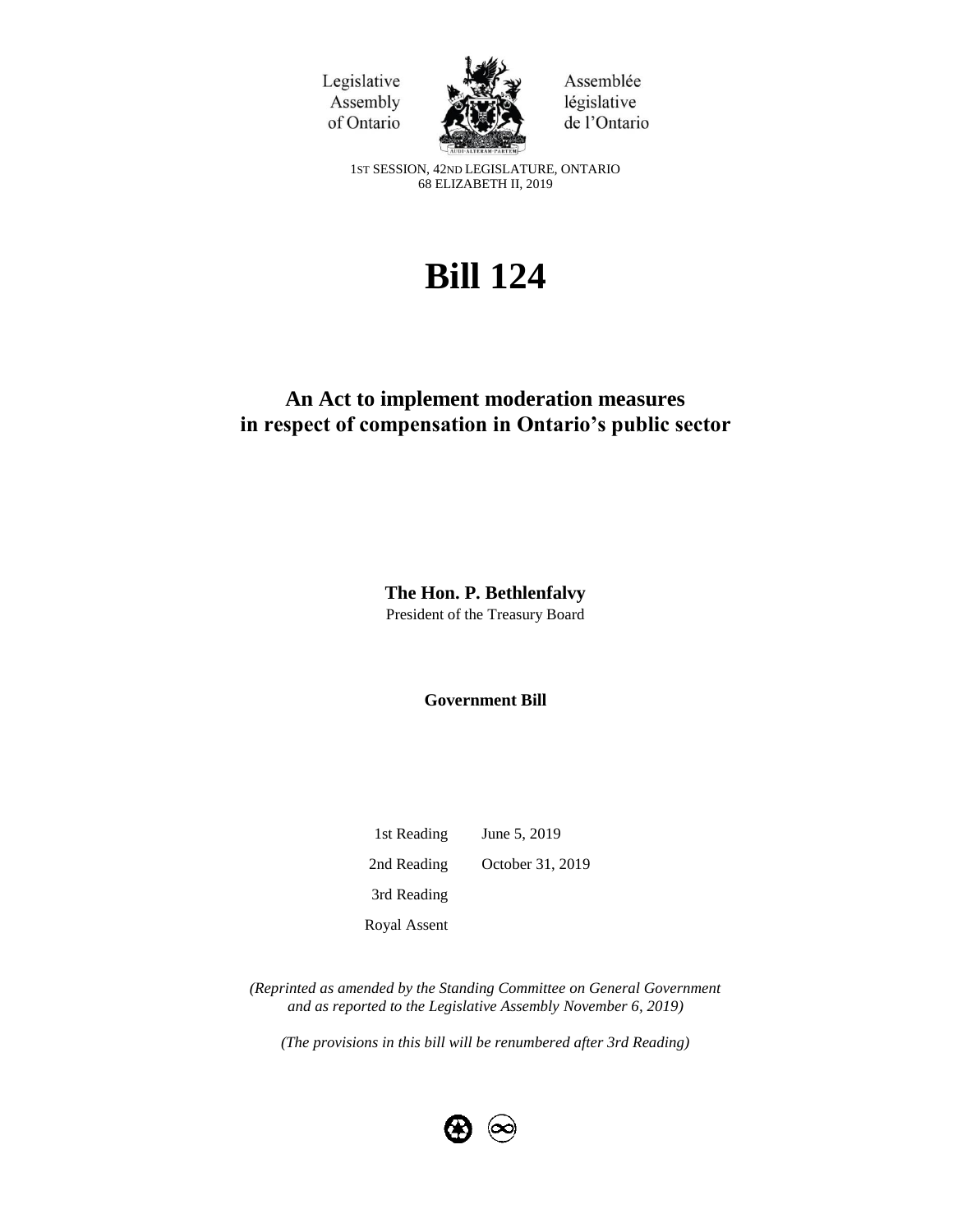This reprint of the Bill is marked to indicate the changes that were made in Committee.

The changes are indicated by underlines for new text and a strikethrough for deleted text.

#### EXPLANATORY NOTE

\_\_\_\_\_\_\_\_\_\_\_\_\_\_

The Bill enacts the *Protecting a Sustainable Public Sector for Future Generations Act, 2019*. The purpose of the Act is to ensure that increases in public sector compensation reflect the fiscal situation of the Province, are consistent with the principles of responsible fiscal management and protect the sustainability of public services.

The Act establishes different three-year moderation periods for represented and non-represented employees. During the applicable moderation period, salary increases are limited to one per cent for each 12-month period of the moderation period. During the applicable moderation period, incremental increases to existing compensation entitlements and new compensation entitlements, including salary increases, are also limited to a total of one per cent on average for all employees subject to the moderation period, for each 12-month period of the moderation period. Certain exceptions are provided for.

Directives may be issued by the Management Board of Cabinet requiring employers and employers' organizations to provide certain information relating to collective bargaining and compensation for the purpose of ensuring compliance with the Act.

The Minister is given the authority to make regulations specifying that the Act does not apply to an employer, or to employees or classes of employees. The Minister may also exempt a collective agreement from the application of the Act by regulation. In addition, the Minister may make an order declaring that a collective agreement or an arbitration award is inconsistent with the Act, and the Act sets out the rules that apply if such an order is made.

Complementary amendments are made to the *Labour Relations Act, 1995* and the *Employment Standards Act, 2000*.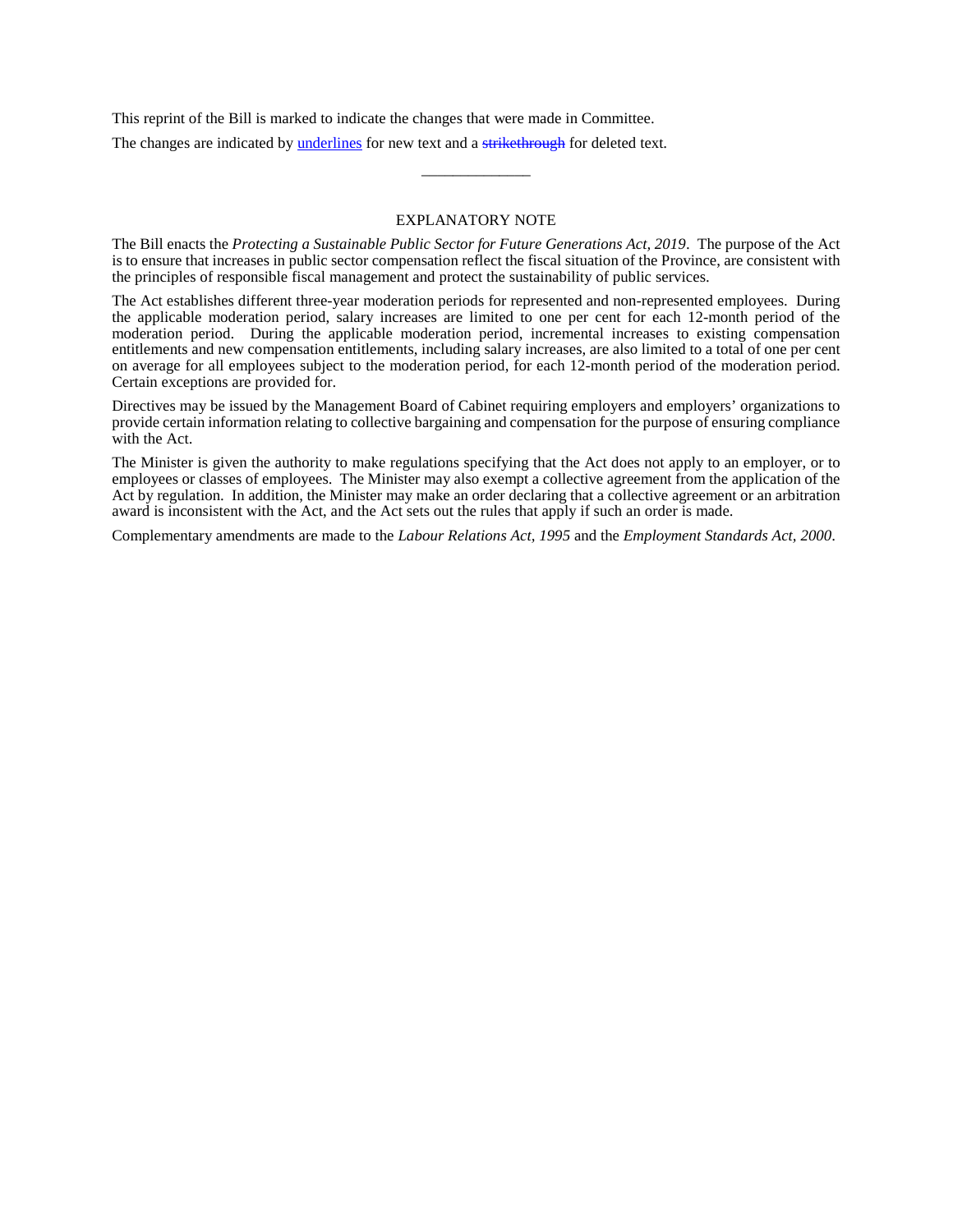## **Bill 124 2019**

## **An Act to implement moderation measures in respect of compensation in Ontario's public sector**

## **CONTENTS**

| Preamble |                                                                          |
|----------|--------------------------------------------------------------------------|
|          | <b>PURPOSE</b>                                                           |
| 1.       | Purpose                                                                  |
|          | <b>INTERPRETATION</b>                                                    |
| 2.       | Interpretation                                                           |
| 3.       | Right to bargain collectively                                            |
| 4.       | Right to strike                                                          |
|          | APPLICATION                                                              |
| 5.       | Application to employers                                                 |
| б.       | Application to employees                                                 |
| 7.       | Non-application to judges, justices of the peace and masters             |
| 8.       | Bargaining organizations                                                 |
|          | MODERATION MEASURES - EMPLOYEES REPRESENTED BY A BARGAINING ORGANIZATION |
| 9.       | Moderation period — represented employees                                |
| 10.      | Maximum increases in salary rates                                        |
| 11.      | Maximum increases in compensation                                        |
| 12.      | Expired collective agreements, restriction on increases in salary rates  |
| 12.1     | Exception, certain voluntary exit programs                               |
| 12.2     | Exception, certain pension contribution offsets                          |
| 12.3     | Exception, certain prescribed payments                                   |
| 13.      | Conflict with this Act                                                   |
|          | <b>MODERATION MEASURES - NON-REPRESENTED EMPLOYEES</b>                   |
| 14.      | Moderation period - non-represented employees                            |
| 15.      | Maximum increases in salary rates                                        |
| 16.      | Maximum increases in compensation                                        |
| 16.1     | Exception, certain voluntary exit programs                               |
| 16.2     | Exception, certain pension contribution offsets                          |
| 16.3     | Exception, certain prescribed payments                                   |
| 17.      | Conflict with this Act                                                   |
|          | <b>ANTI-AVOIDANCE MEASURES</b>                                           |
| 18.      | Restrictions re other compensation measures                              |
|          | <b>OVERSIGHT MECHANISMS</b>                                              |
| 19.      | Compensation and bargaining information                                  |
| 20.      | Minister's order                                                         |
| 21.      | Exemption from application of this Act                                   |
|          | GENERAL                                                                  |
| 22.      | Rights not reduced                                                       |
| 23.      | Restrictions on jurisdiction                                             |
| 24.      | No constructive dismissal                                                |
| 25.      | No expropriation or injurious affection                                  |
| 26.      | No cause of action re enactment of Act, etc.                             |
| 27.      | Rights preserved                                                         |
| 28.      | Not entitled to be compensated                                           |
| 29.      | Conflict with this Act                                                   |
| 30.      | No deemed employment relationship                                        |
| 31.      | Directives                                                               |
| 32.      | Regulations                                                              |
| 32.1     | Amendments to this Act                                                   |
|          | <b>REPEAL</b>                                                            |
| 33.      | Repeal of this Act                                                       |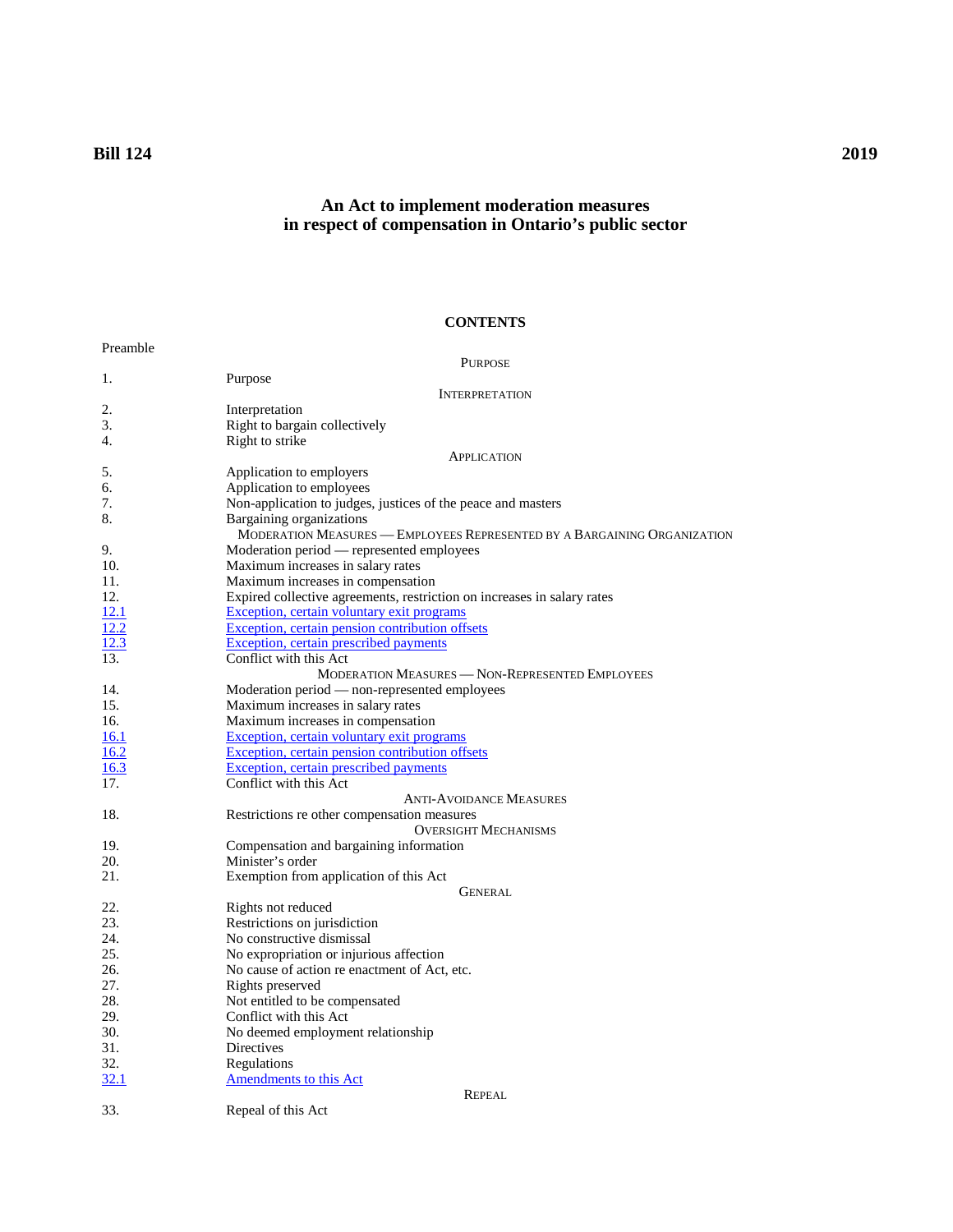|     | <b>COMPLEMENTARY AMENDMENTS</b>     |
|-----|-------------------------------------|
| 34. | Labour Relations Act, 1995          |
| 35. | Employment Standards Act, 2000      |
|     | <b>COMMENCEMENT AND SHORT TITLE</b> |
| 36. | Commencement                        |
| 37. | Short title                         |

## **Preamble**

<span id="page-3-0"></span>The Government is committed to restoring the Province's fiscal health by putting Ontario on a path to balance the budget in a responsible manner. As outlined in the Government's 2019 Budget, the Government inherited a very substantial deficit. Ontario's accumulated debt is among the largest subnational debts in the world, and the Province's net debt to Gross Domestic Product ratio exceeds 40 per cent. Interest on debt payments is the fourth largest line item in the 2019 Budget after health care, education and social services.

Restoring sustainability to the Province's finances is in the public interest and is needed to maintain important public services that matter to the people of Ontario. The Government seeks to ensure the sustainability of public services by restoring fiscal balance and lowering Ontario's debt burden as a percentage of Gross Domestic Product. The Government also seeks to protect front-line services and the jobs of the people who deliver them.

A substantial proportion of government program expenses is applied to public sector compensation, whether paid directly by the Province to Ontario Public Service employees or provided indirectly to employees in the Broader Public Sector. Given the fiscal challenge the Province is facing, the growth in compensation costs must be moderated to ensure the continued sustainability of public services for the future.

This Act contains fiscally responsible measures to address compensation in the Ontario Public Service and for specified Broader Public Sector employers. These measures would allow for modest, reasonable and sustainable compensation growth for public sector employees. For public sector employees who collectively bargain, these measures respect the collective bargaining process, encourage responsible bargaining, and ensure that future bargained and arbitrated outcomes are consistent with the responsible management of expenditures and the sustainability of public services.

The Government believes that the public interest requires the adoption, on an exceptional and temporary basis, of the measures set out in this Act.

<span id="page-3-1"></span>Therefore, Her Majesty, by and with the advice and consent of the Legislative Assembly of the Province of Ontario, enacts as follows:

#### PURPOSE

#### **Purpose**

<span id="page-3-3"></span><span id="page-3-2"></span>**1** The purpose of this Act is to ensure that increases in public sector compensation reflect the fiscal situation of the Province, are consistent with the principles of responsible fiscal management and protect the sustainability of public services.

### INTERPRETATION

## **Interpretation**

<span id="page-3-4"></span>**2** In this Act,

"collective agreement" includes,

- (a) a collective agreement within the meaning of the *Labour Relations Act, 1995*, and
- (b) any agreement, whether negotiated or the result of an arbitration award, between an employer or an employers' organization and a bargaining organization to which this Act applies, in respect of compensation for employees; ("convention collective")

"compensation" means anything paid or provided, directly or indirectly, to or for the benefit of an employee, and includes salary, benefits, perquisites and all forms of non-discretionary and discretionary payments; ("rémunération")

- "compensation plan" means the provisions, however established, for the determination and administration of an employee's compensation; ("régime de rémunération")
- "directive" means a directive made under this Act; ("directive")
- "employers' organization" means an organization of employers, or an organization that represents employers, that negotiates terms and conditions of employment relating to compensation; ("association patronale")
- "Minister" means the President of the Treasury Board or such other member of the Executive Council to whom responsibility for the administration of this Act may be assigned or transferred under the *Executive Council Act*; ("ministre")

"moderation period" means a moderation period determined in accordance with section 9 or 14; ("période de modération")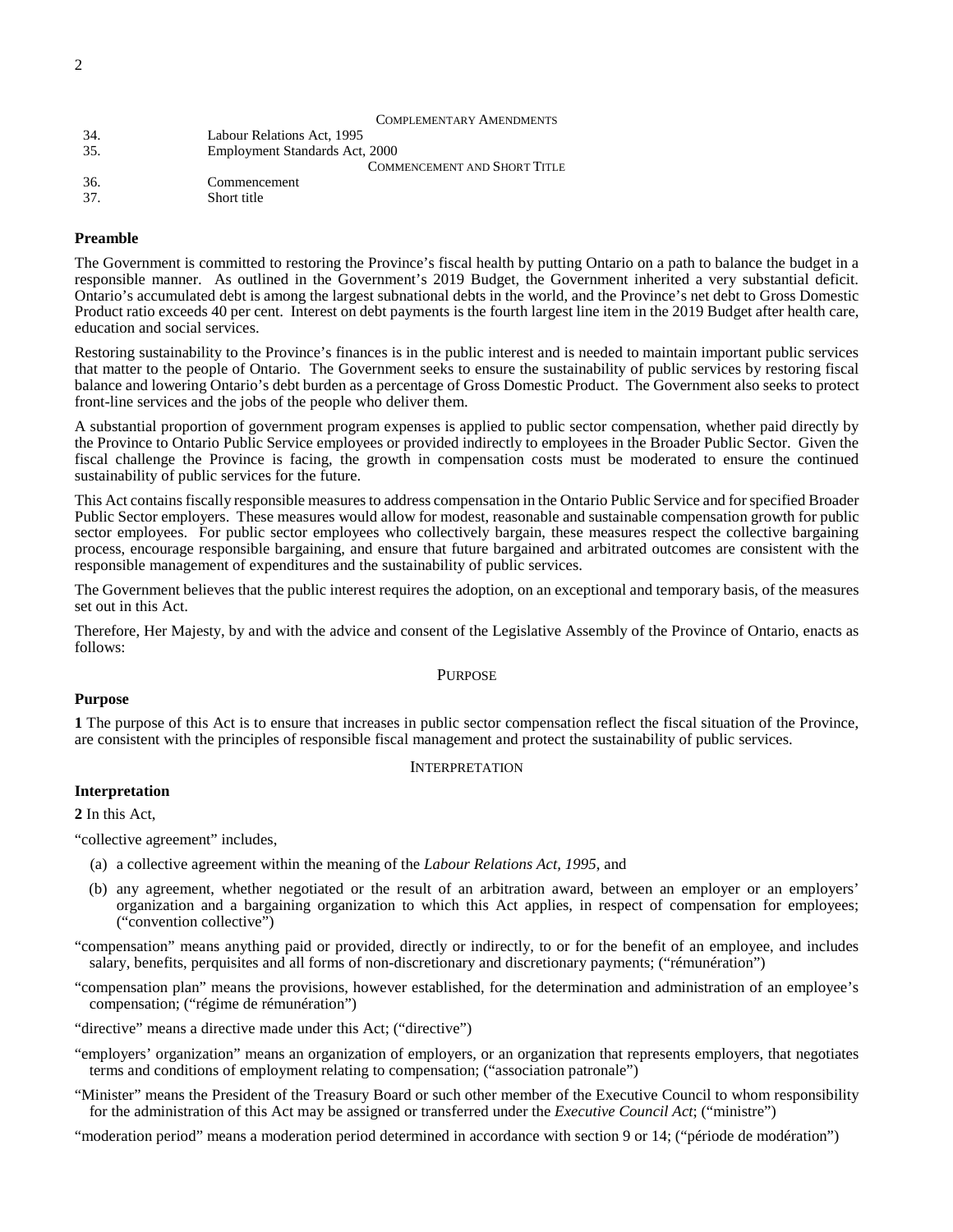"non-represented employee" means an employee to whom this Act applies who is not represented by a bargaining organization or is excluded from being represented by a bargaining organization to which this Act applies; ("employé non représenté")

"regulations" means regulations made under this Act; ("règlements")

"salary rate" means a base rate of pay, whether expressed as a single rate of pay, including a rate of pay expressed on an hourly, weekly, bi-weekly, monthly, annual or some other periodic basis, or a range of rates of pay, or, if no such rate or range exists, any fixed or ascertainable amount of base pay. ("taux de traitement")

#### **Right to bargain collectively**

<span id="page-4-0"></span>**3** Subject to the other provisions of this Act, the right to bargain collectively is continued.

#### **Right to strike**

<span id="page-4-2"></span><span id="page-4-1"></span>**4** Nothing in this Act affects the right to engage in a lawful strike or lockout.

APPLICATION

#### **Application to employers**

<span id="page-4-3"></span>**5** (1) This Act applies to the following employers, unless a Minister's regulation specifies otherwise:

- 1. The Crown in right of Ontario, every agency thereof and every authority, board, commission, corporation, office or organization of persons, a majority of whose directors, members or officers are appointed or chosen by or under the authority of the Lieutenant Governor in Council or a member of the Executive Council.
- 2. Every board within the meaning of the *Education Act*.
- 3. Every university in Ontario and every college of applied arts and technology and post-secondary institution in Ontario, whether or not affiliated with a university, the enrolments of which are counted for purposes of calculating annual operating grants and entitlements.
- 4. Every hospital within the meaning of the *Public Hospitals Act* and the University of Ottawa Heart Institute/Institut de cardiologie de l'Université d'Ottawa.
- 5. Every licensee under the *Long-Term Care Homes Act, 2007*, other than a licensee that carries on its activities for the purpose of gain or profit to its members or shareholders.
- 6. Ornge.
- 7. Children's aid societies.
- 8. Every authority, board, commission, corporation, office or organization of persons, other than one described in paragraphs 1 to 7, that satisfies the following conditions:
	- i. It does not carry on its activities for the purpose of gain or profit to its members or shareholders.
	- ii. In 2018 (or in such later year as may be specified by regulation) it received at least \$1,000,000 in funding from the Government of Ontario, as determined for the purposes of the *Public Sector Salary Disclosure Act, 1996*.
- 9. Subject to subsection (2), every other authority, board, commission, committee, corporation, council, foundation or organization that may be prescribed by regulation for the purposes of this section.

#### **Exceptions**

(2) This Act does not apply to the following employers:

- 1. A municipality.
- 2. A local board as defined in subsection 1 (1) of the *Municipal Act, 2001*.
- 2.1 A local board as defined in subsection 3 (1) of the *City of Toronto Act, 2006*.
	- 3. Every authority, board, commission, corporation, office or organization of persons, a majority of whose members, directors or officers are appointed or chosen by or under the authority of the council of a municipality.
- 3.1 An Indigenous community.
- 3.2 Every authority, board, commission, corporation, office or organization of persons, including a council of the band within the meaning of the *Indian Act* (Canada), a majority of whose members, directors or officers are appointed or chosen by or under the authority of one or more Indigenous communities.
- 3.3 A police governing authority referred to in section 54 of the *Police Services Act*.
	- 4. Unless otherwise specifically provided for in the regulations, an organization that undertakes its activities for the purpose of profit to its shareholders.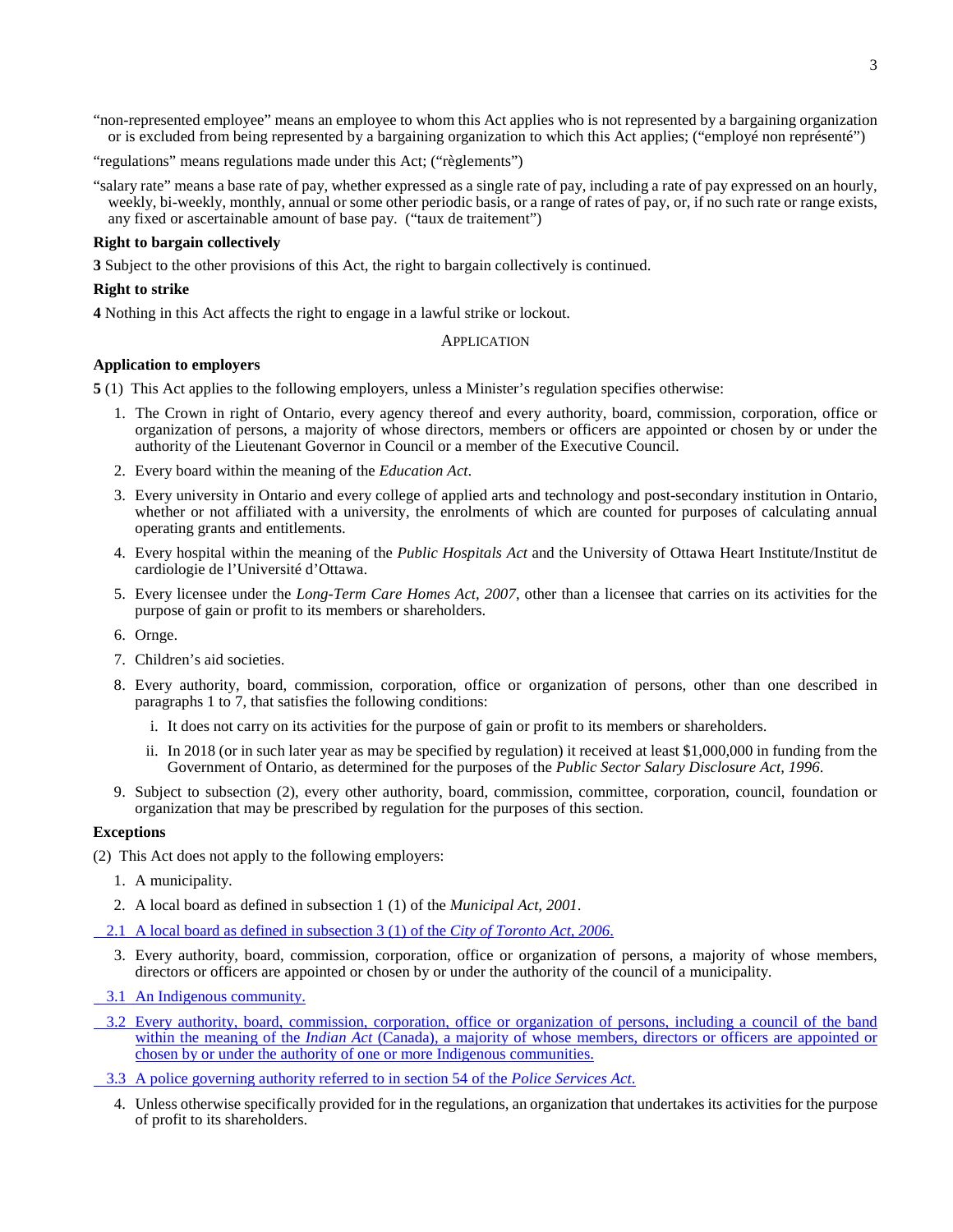## **Definition**

## (3) In this section,

"Indigenous community" means a band within the meaning of the *Indian Act* (Canada) and such other entities as may be prescribed by a Minister's regulation.

## **Application to employees**

<span id="page-5-0"></span>**6** (1) This Act applies to the employees of the employers to whom this Act applies.

#### **Exceptions**

(2) This Act does not apply to such employees or classes of employees as may be specified by a Minister's regulation.

## **Same, designated executives**

(3) This Act does not apply to designated executives within the meaning of the *Broader Public Sector Executive Compensation Act, 2014*.

#### **Non-application to judges, justices of the peace and masters**

<span id="page-5-1"></span>**7** For greater certainty, this Act does not apply to judges, deputy judges, justices of the peace, masters or or case management masters.

#### **Bargaining organizations**

<span id="page-5-2"></span>**8** This Act applies to the following bargaining organizations that represent employees of any of the employers to whom this Act applies for the purpose of collectively bargaining terms and conditions of employment relating to compensation:

- 1. A trade union certified or voluntarily recognized under the *Labour Relations Act, 1995*.
- 2. An organization that represents employees under the *Crown Employees Collective Bargaining Act, 1993*.
- 3. An organization designated under the *School Boards Collective Bargaining Act, 2014* as the bargaining agent for a teachers' bargaining unit.
- 4. An organization that represents employees under the *Colleges Collective Bargaining Act, 2008*.
- 5. The Association as defined in section 1 of the *Ontario Provincial Police Collective Bargaining Act, 2006*.
- 6. A council of trade unions that collectively bargains, with the employer or employers' organization, terms and conditions of employment relating to compensation.
- 7. An organization that collectively bargains or negotiates, with the employer or employers' organization, terms and conditions of employment relating to compensation.
- 8. An organization that has or establishes a framework for collectively bargaining or negotiating, with the employer or employers' organization, terms and conditions of employment relating to compensation.

## MODERATION MEASURES — EMPLOYEES REPRESENTED BY A BARGAINING ORGANIZATION

#### <span id="page-5-3"></span>**Moderation period — represented employees**

<span id="page-5-4"></span>**9** (1) For the purposes of sections 10 to 13, the moderation period shall be determined in accordance with the following rules:

- 1. If a collective agreement is in operation on June 5, 2019, the moderation period in respect of the class of employees covered by the collective agreement begins on the day immediately following the day the collective agreement expires and ends on the day that is three years later.
- 2. If no collective agreement is in operation on June 5, 2019 and the previous collective agreement has expired, the moderation period in respect of the class of employees covered by the expired collective agreement begins on the day immediately following the day that the previous collective agreement expired and ends on the day that is three years later.
- 3. If the parties are bargaining for a first collective agreement on June 5, 2019, the moderation period in respect of the class of employees covered by the collective agreement begins on the commencement date of the collective agreement and ends on the day that is three years later.
- 4. If no collective agreement is in operation on June 5, 2019 and the parties are, or have been, in arbitration to resolve all matters necessary to conclude a collective agreement,
	- i. if the arbitration award has not been issued on or before June 5, 2019,
		- A. the moderation period in respect of the class of employees subject to the award begins on the commencement date of the collective agreement that gives effect to the arbitration award, once issued, and ends on the day that is three years later, or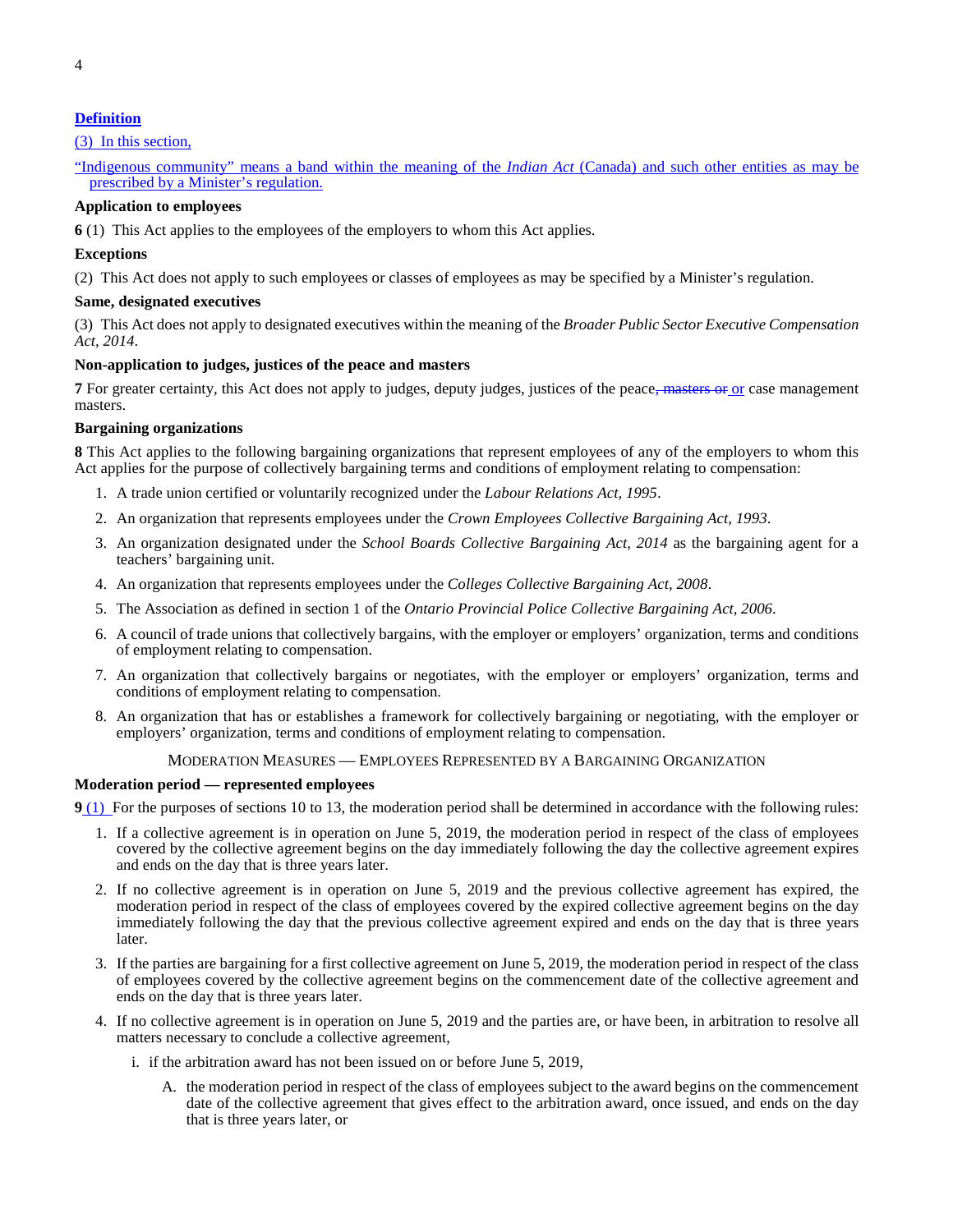- B. if, during arbitration proceedings, the parties settle a collective agreement, the moderation period in respect of the class of employees subject to the collective agreement begins on the commencement date of the collective agreement and ends on the day that is three years later, or
- ii. if the arbitration award has been issued on or before June 5, 2019, the moderation period in respect of the class of employees subject to the award begins on the day immediately following the day on which the collective agreement that gives effect to that award expires and ends on the day that is three years later.

## **Same, certain written agreements on or before June 5, 2019**

(2) Despite subsection (1), if, on or before June 5, 2019, the parties have, in good faith, entered into an agreement in writing specified in subsection (3), the moderation period in respect of the class of employees covered by that agreement begins on the day immediately following the day the collective agreement that gives effect to that agreement expires and ends on the day that is three years later.

## **Same**

(3) The following agreements are specified for the purposes of subsection (2):

- 1. A memorandum of settlement for a collective agreement ratified after June 5, 2019.
- 2. A collective agreement ratified on or before June 5, 2019 that comes into operation after that date.
- 3. An agreement to renew a collective agreement that is in operation on June 5, 2019 for a single specified term.

## **Same, arbitration award after June 5, 2019**

(4) Despite subsection (1), if, after June 5, 2019 and before the day this section comes into force, an arbitration award was issued, the moderation period in respect of the class of employees subject to the award begins on the day immediately following the day the collective agreement that gives effect to that award expires and ends on the day that is three years later.

## **Same, certain written agreements after June 5, 2019**

(5) Despite subsection (1), if, after June 5, 2019 and before the day this section comes into force, the parties have, in good faith, entered into an agreement in writing specified in subsection (6), the Minister may make regulations specifying that the moderation period in respect of the class of employees covered by that agreement begins on the day immediately following the day the collective agreement that gives effect to that agreement expires and ends on the day that is three years later.

## **Same**

(6) The following agreements are specified for the purposes of subsection (5):

- 1. A memorandum of settlement for a collective agreement that expires no later than December 31, 2021.
- 2. A collective agreement that expires no later than December 31, 2021.
- 3. An agreement to renew a collective agreement that is in operation on June 5, 2019 for a single specified term that expires no later than December 31, 2021.

## **Maximum increases in salary rates**

<span id="page-6-0"></span>**10** (1) No collective agreement or arbitration award may provide for an increase in a salary rate applicable to a position or class of positions during the applicable moderation period that is greater than one per cent for each 12-month period of the moderation period, but they may provide for increases that are lower.

## **Exception, certain increases**

(2) Subsection (1) does not prohibit an employee's salary rate from increasing in recognition of the following matters, if the increase is authorized under a collective agreement:

- 1. The employee's length of time in employment.
- 2. An assessment of performance.
- 3. The employee's successful completion of a program or course of professional or technical education.

## **Maximum increases in compensation**

<span id="page-6-1"></span>**11** (1) During the applicable moderation period, no collective agreement or arbitration award may provide for any incremental increases to existing compensation entitlements or for new compensation entitlements that in total equal more than one per cent on average for all employees covered by the collective agreement for each 12-month period of the moderation period.

## **Same**

(2) For greater certainty, an increase in a salary rate under subsection 10 (1) is an increase to compensation entitlements for the purposes of subsection (1).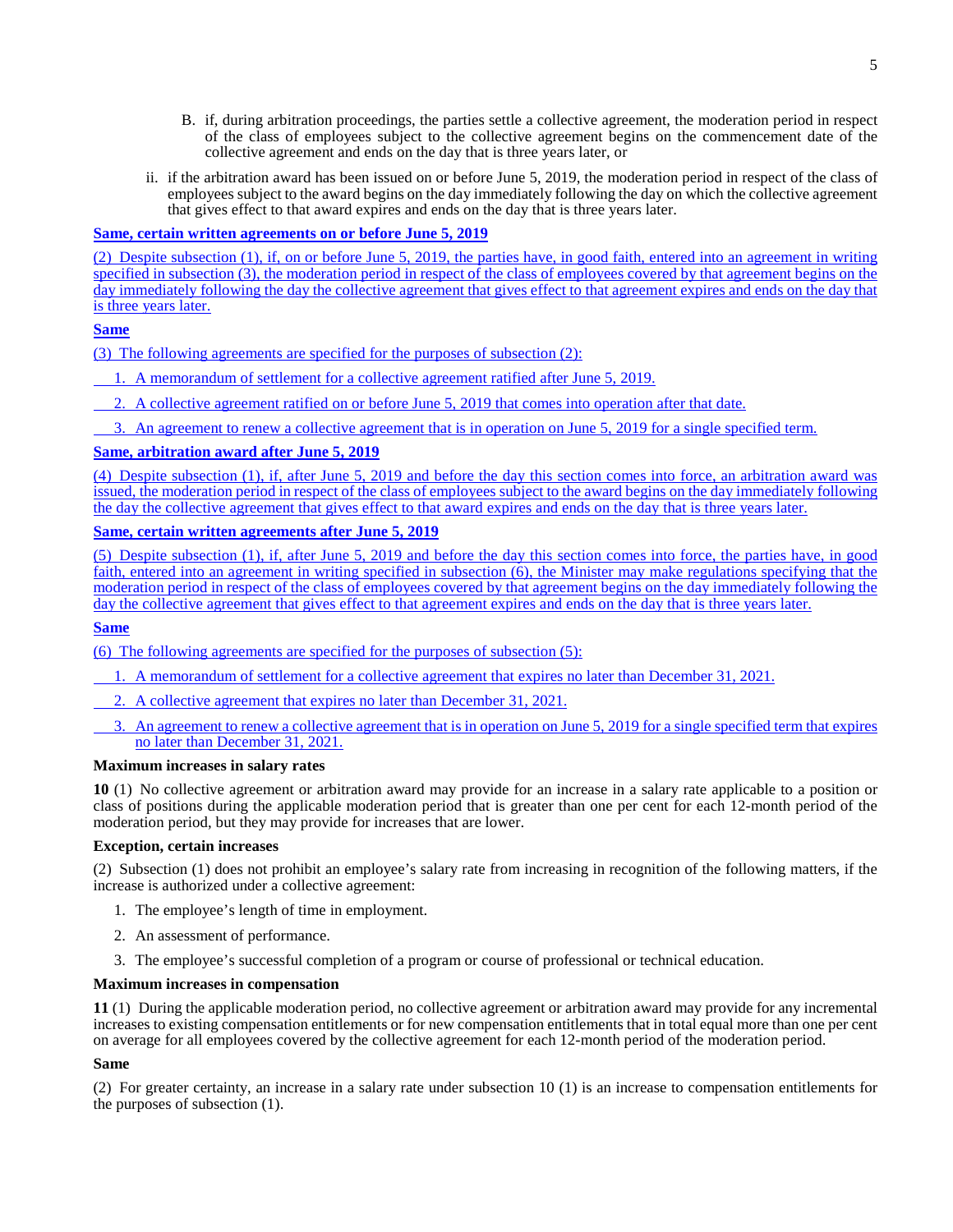## **Effect of cost increases**

(3) If the employer's cost of providing a benefit as it existed on the day before the beginning of the moderation period increases during the moderation period, the increase in the employer's cost does not constitute an increase in compensation entitlements for the purposes of subsection (1).

## **Expired collective agreements, restriction on increases in salary rates**

<span id="page-7-0"></span>**12** (1) If a collective agreement has expired and no collective agreement is in operation during an applicable moderation period, the salary rate applicable to a position or class of positions shall not be increased.

## **Exception, certain increases**

(2) Subsection (1) does not prohibit an employee's salary rate from increasing in recognition of the following matters, if the increase would have been authorized under the expired collective agreement:

- 1. The employee's length of time in employment.
- 2. An assessment of performance.
- 3. The employee's successful completion of a program or course of professional or technical education.

## **Exception, certain voluntary exit programs**

**12.1** For the purposes of sections 10, 11 and 12, payments that are made in accordance with a voluntary exit program that has been approved by the Management Board of Cabinet are not an increase in a salary rate, an increase to existing compensation entitlements or new compensation entitlements.

## **Exception, certain pension contribution offsets**

**12.2** If an employer is converting a single employer pension plan into a jointly sponsored pension plan in accordance with section 80.4 or 81.0.1 of the *Pension Benefits Act*, an increase in a salary rate, an incremental increase to existing compensation entitlements or new compensation entitlements provided in exchange for an increase in member-required contributions that occurs coincident with and as a result of the conversion are not an increase in a salary rate, an incremental increase to existing compensation entitlements or new compensation entitlements for the purposes of sections 10, 11 and 12.

## **Exception, prescribed payments**

**12.3** The Minister may, by regulation, specify that certain compensation provided by employers for the purpose of reducing the growth in compensation costs over the long-term are not an increase in a salary rate, an increase to existing compensation entitlements or new compensation entitlements for the purposes of sections 10, 11 and 12.

## **Conflict with this Act**

<span id="page-7-1"></span>**13** This Act prevails over any collective agreement or arbitration award and, if the Minister makes an order under subsection 20 (1) declaring that a collective agreement or arbitration award is inconsistent with this Act, the collective agreement or arbitration award is void and deemed never to have had effect.

## MODERATION MEASURES — NON-REPRESENTED EMPLOYEES

## <span id="page-7-2"></span>**Moderation period — non-represented employees**

<span id="page-7-3"></span>**14** (1) For the purposes of sections 15 to 17, the moderation period is the three-year period that begins on the earlier of,

- (a) a date to be selected by the employer that is after June 5, 2019; or
- (b) January 1, 2022.

## **Exception**

(2) Despite subsection (1), if a compensation plan provides that a non-represented employee's salary rate shall increase in a corresponding manner with an increase to the salary rate of represented employees under a collective agreement, the moderation period for the non-represented employee is the moderation period that applies in respect of the collective agreement of the represented employees to which the non-represented employee's compensation corresponds, as determined under section 9.

## **Maximum increases in salary rates**

<span id="page-7-4"></span>**15** (1) No employer may provide to non-represented employees an increase in a salary rate applicable to a position or class of positions during the applicable moderation period that is greater than one per cent for each 12-month period of the moderation period, but they may provide for increases that are lower.

## **Exception, certain increases**

(2) Subsection (1) does not prohibit an employee's salary rate from increasing in recognition of the following matters, if the increase is authorized under a compensation plan:

1. The employee's length of time in employment.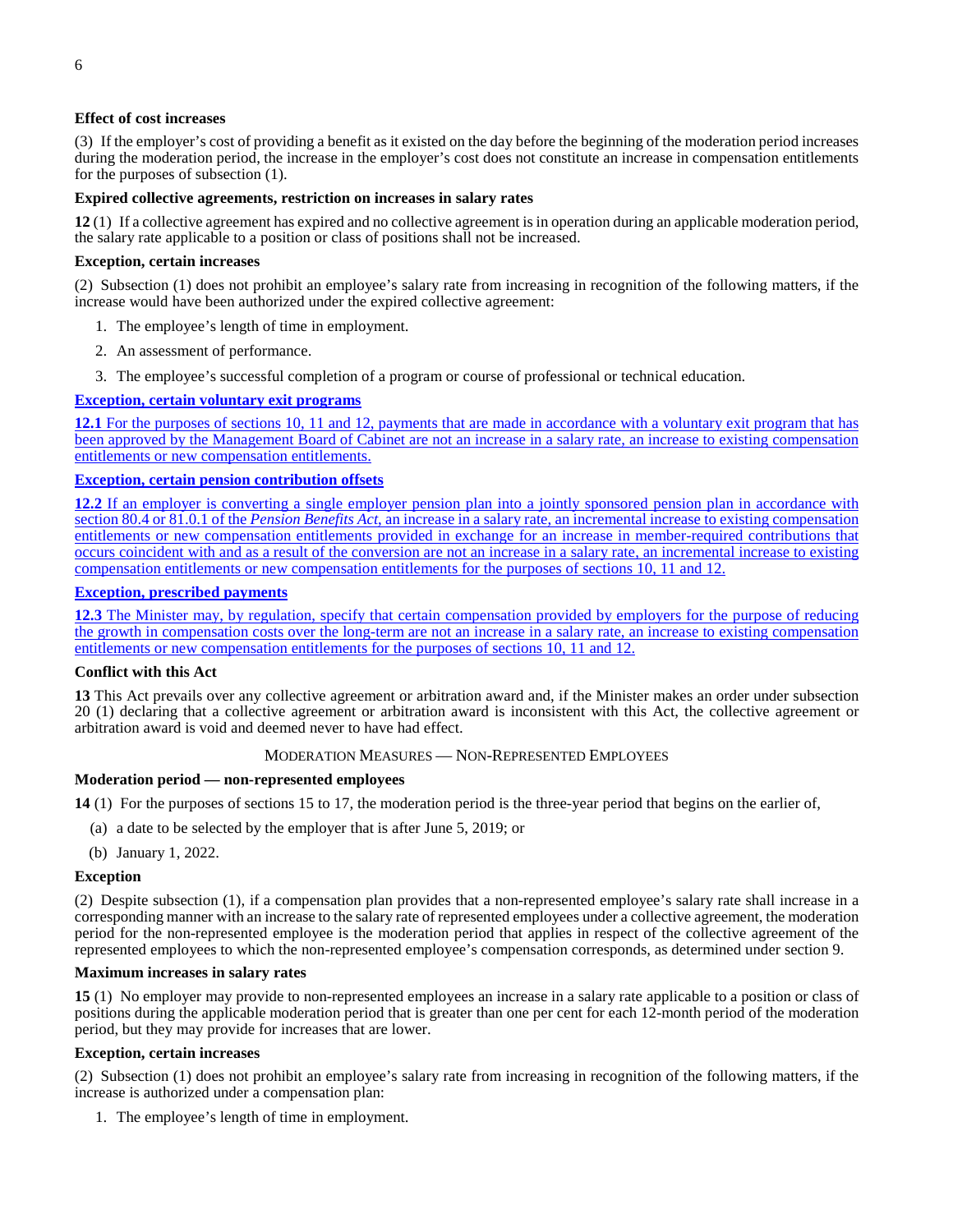- 2. An assessment of performance.
- 3. The employee's successful completion of a program or course of professional or technical education.

## **Maximum increases in compensation**

<span id="page-8-0"></span>**16** (1) During the applicable moderation period, no employer may provide to non-represented employees any incremental increases to existing compensation entitlements or for new compensation entitlements that in total equal more than one per cent on average for non-represented employees employed by the employer for each 12-month period of the moderation period.

## **Same**

(2) For greater certainty, an increase in a salary rate under subsection 15 (1) is an increase to compensation entitlements for the purposes of subsection (1).

## **Effect of cost increases**

(3) If the employer's cost of providing a benefit as it existed on the day before the beginning of the moderation period increases during the moderation period, the increase in the employer's cost does not constitute an increase in compensation entitlements for the purposes of subsection (1).

## **Exception, certain voluntary exit programs**

**16.1** For the purposes of sections 15 and 16, payments that are made in accordance with a voluntary exit program that has been approved by the Management Board of Cabinet are not an increase in a salary rate, an increase to existing compensation entitlements or new compensation entitlements

## **Exception, certain pension contribution offsets**

**16.2** If an employer is converting a single employer pension plan into a jointly sponsored pension plan in accordance with section 80.4 or 81.0.1 of the *Pension Benefits Act*, an increase in a salary rate, an incremental increase to existing compensation entitlements or new compensation entitlements provided in exchange for an increase in member-required contributions that occurs coincident with and as a result of the conversion are not an increase in a salary rate, an incremental increase to existing compensation entitlements or new compensation entitlements for the purposes of sections 15 and 16.

## **Exception, prescribed payments**

**16.3** The Minister may, by regulation, specify that certain compensation provided by employers for the purpose of reducing the growth in compensation costs over the long-term are not an increase in a salary rate, an increase to existing compensation entitlements or new compensation entitlements for the purposes of sections 15 and 16.

## **Conflict with this Act**

<span id="page-8-1"></span>**17** This Act prevails over any provision in an agreement between an employee and an employer, or a compensation plan, that authorizes or requires an amount to be paid in excess of the limits set out in sections 15 and 16, and any such provision is void and unenforceable to the extent of the conflict, regardless of when the agreement or compensation plan was entered into.

## ANTI-AVOIDANCE MEASURES

## <span id="page-8-2"></span>**Restrictions re other compensation measures**

<span id="page-8-3"></span>**18** An employer shall not provide compensation before or after the applicable moderation period to an employee for compensation that the employee will not, does not or did not receive as a result of the temporary moderation measures in this Act.

## OVERSIGHT MECHANISMS

## <span id="page-8-4"></span>**Compensation and bargaining information**

<span id="page-8-5"></span>**19** (1) The Management Board of Cabinet may issue directives to employers and to employers' organizations requiring the employer or the employers' organization to provide information relating to collective bargaining or compensation that the Management Board of Cabinet considers appropriate for the purpose of ensuring compliance with this Act.

## **Same**

(2) Without restricting the generality of subsection (1), a directive may include requirements to provide information with respect to,

- (a) compensation;
- (b) collective agreements, employer bargaining mandates, negotiated settlements and submissions to arbitrators;
- (c) the employer's costing with respect to collective agreements, proposed or negotiated changes to collective agreements, compensation plans and proposed changes to compensation plans;
- (d) the moderation periods that apply to represented and non-represented employees;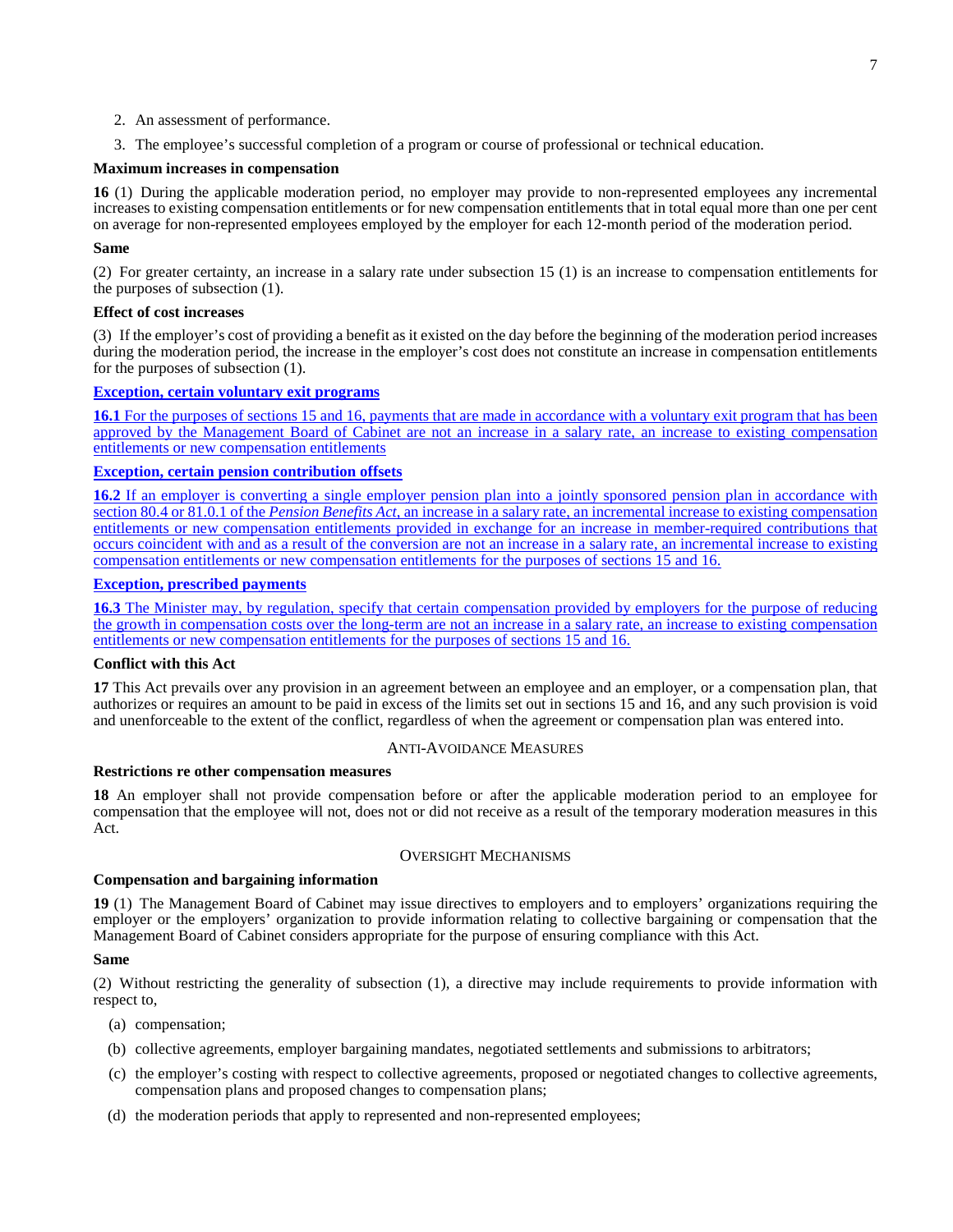- (e) agreements between an employer and one or more employees relating to compensation; and
- (f) compensation policies, plans, guidelines and programs.

#### **Deemed compliance FOI Acts**

(3) Any disclosure of personal information made by an employer in compliance with a directive shall be deemed to be in compliance with clause 42 (1) (e) of the *Freedom of Information and Protection of Privacy Act* and clause 32 (e) of the *Municipal Freedom of Information and Protection of Privacy Act*.

## **Confidentiality**

(4) A person who receives information described in subsection (1) shall maintain the information in confidence and shall only use the information for the purposes authorized by the Management Board of Cabinet.

#### **Disclosure of information**

(5) The Management Board of Cabinet may issue directives that,

- (a) authorize the disclosure of information described in subsection (1) to,
	- (i) a minister of the Crown,
	- (ii) a person employed in the office of a minister,
	- (iii) a person employed under Part III of the *Public Service of Ontario Act, 2006*,
	- (iv) a consultant or advisor retained to provide advice or services in relation to compensation matters, or
	- (v) such other persons as the Management Board of Cabinet considers appropriate; and
- (b) authorize the purposes for which information described in subsection (1) may be used.

#### **Prevails over FIPPA**

(6) Subsections (4) and (5) prevail over the *Freedom of Information and Protection of Privacy Act*.

#### **Minister's order**

<span id="page-9-0"></span>**20** (1) The Minister may, in the Minister's sole discretion, make an order declaring that a collective agreement or an arbitration award is inconsistent with this Act.

## **Same, certain multi-employer agreements**

(1.1) If a collective agreement or arbitration award applies to both employers to whom this Act applies and employers to whom this Act does not apply, an order made under subsection (1) in respect of the collective agreement or arbitration award applies only with respect to the employers to whom this Act applies.

#### **Opportunity for submissions**

- (2) Before the Minister makes an order under subsection (1),
	- (a) the Minister shall provide notice to the parties of their opportunity to provide written submissions to the Minister regarding whether the collective agreement or arbitration award is consistent with this Act; and
	- (b) the parties may provide written submissions to the Minister no later than 20 days after the Minister's notice is issued under clause (a).

#### **Timing of Minister's order**

(3) Upon the expiry of the 20-day period referred to in clause (2) (b), the Minister may, without further notice, issue an order under subsection (1).

#### **Where collective agreement inconsistent with Act**

- (4) If the Minister makes an order under subsection (1) that a collective agreement is inconsistent with this Act,
	- (a) the parties shall return to the same stage in bargaining as they were at immediately before they settled the collective agreement that was the subject of the order under subsection (1);
	- (b) the terms and conditions of employment that applied to the employees immediately before the parties settled the collective agreement that was the subject of the order under subsection (1) apply to the employees, subject to any changes permitted by this Act and which may otherwise be lawfully made; and
	- (c) the parties shall conclude a new collective agreement that is consistent with this Act.

#### **Where arbitration award inconsistent with Act**

(5) If the Minister makes an order under subsection (1) that an arbitration award is inconsistent with this Act,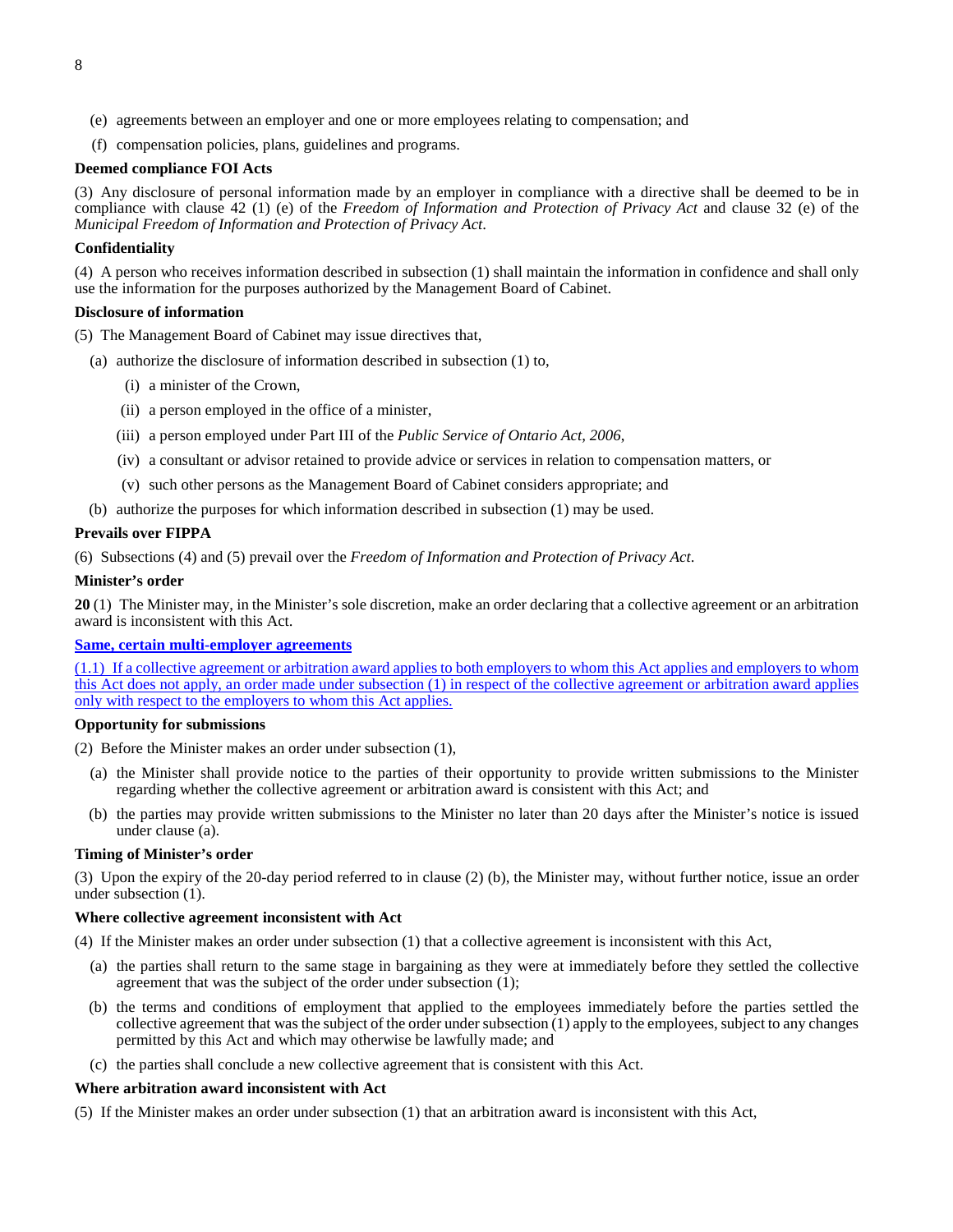- (a) the arbitrator or arbitration board that issued the award that was the subject of the order under subsection (1) remains seized to make an award that is consistent with this Act;
- (b) the terms and conditions of employment that applied to the employees immediately before the date of the arbitration award that was the subject of the order under subsection (1) apply to the employees, subject to any changes permitted by this Act and which may otherwise be lawfully made; and
- (c) the parties shall conclude a new collective agreement that is consistent with this Act.

## **Exemption from application of this Act**

<span id="page-10-1"></span><span id="page-10-0"></span>**21** The Minister may, by regulation, exempt a collective agreement from the application of this Act.

**GENERAL** 

## **Rights not reduced**

<span id="page-10-2"></span>**22** Nothing in this Act or in the regulations shall be interpreted or applied so as to reduce a right or entitlement under,

- (a) the *Human Rights Code*;
- (b) section 42 or 44 of the *Employment Standards Act, 2000*;
- (c) Part IX of the *Employment Standards Act, 2000*; or
- (d) the *Pay Equity Act*.

#### **Restrictions on jurisdiction**

#### **Limit on jurisdiction of Ontario Labour Relations Board**

<span id="page-10-3"></span>**23** (1) The Ontario Labour Relations Board shall not inquire into or make a decision on whether a provision of this Act, a regulation or an order made under subsection 20 (1) is constitutionally valid or is in conflict with the *Human Rights Code*.

#### **Limit on jurisdiction of arbitrators**

(2) An arbitrator, arbitration board or tribunal shall not inquire into or make a decision on whether a provision of this Act, a regulation or an order made under subsection 20 (1) is constitutionally valid or is in conflict with the *Human Rights Code*.

## **No constructive dismissal**

<span id="page-10-4"></span>**24** (1) An employer shall not be considered to have constructively dismissed an employee under clause 56 (1) (b) or 63 (1) (b) of the *Employment Standards Act, 2000* or under the common law as a result of having done anything required by this Act, the regulations or the directives, or as a result of not having done anything prohibited by this Act, the regulations or the directives.

## **Same**

(2) Nothing in subsection (1) shall be read as suggesting that an employer's compliance with the law can be the basis for a finding of constructive dismissal.

#### **No expropriation or injurious affection**

<span id="page-10-5"></span>**25** Nothing done or not done in accordance with this Act, the regulations or the directives constitutes an expropriation or injurious affection for the purposes of the *Expropriations Act* or otherwise at law.

#### **No cause of action re enactment of Act, etc.**

<span id="page-10-6"></span>**26** (1) No cause of action arises against the Crown or any of the Crown's current or former ministers, agents, appointees and employees or against an employer to whom this Act applies or a current or former director, officer or employee of an employer to whom this Act applies,

- (a) as a direct or indirect result of the enactment or repeal of any provision of this Act;
- (b) as a direct or indirect result of the making, amending or revoking of any provision of a regulation or a directive;
- (c) as a direct or indirect result of anything done or not done in order to comply with this Act, a regulation or a directive, including any denial or reduction of compensation that would otherwise have been payable to any person; or
- (d) as a direct or indirect result of any order made in good faith under subsection 20 (1).

#### **Proceedings barred**

(2) No proceeding, including but not limited to any proceeding in contract, restitution, unjust enrichment, tort, misfeasance, bad faith, trust, fiduciary obligation or otherwise, that is directly or indirectly based on or related to anything referred to in subsection (1) may be brought or maintained against a person referred to in that subsection.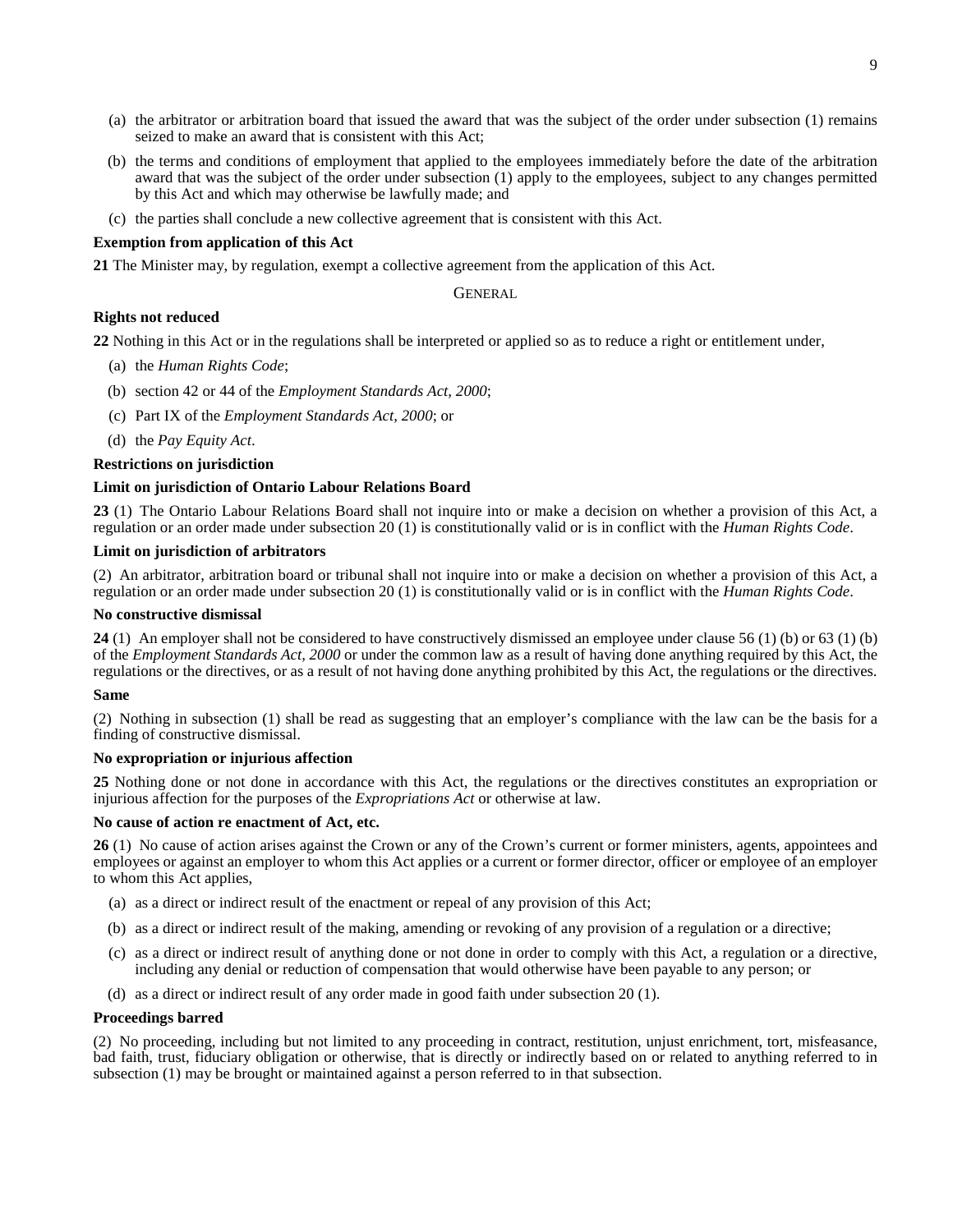## **Application**

(3) Without limiting the generality of subsection (2), that subsection applies to an action or other proceeding claiming any remedy or relief, including specific performance, injunction, declaratory relief or any form of damages or any other remedy or relief, or a claim to be compensated for any losses, including loss of earnings, loss of revenue or loss of profit.

## **Rights preserved**

<span id="page-11-0"></span>**27** Nothing in this Act prevents the Attorney General from bringing an application or commencing proceedings to require any person to comply with this Act, a regulation or a directive.

## **Not entitled to be compensated**

<span id="page-11-1"></span>**28** Despite any other Act or law, no person is entitled to be compensated for any loss or damages, including loss of revenues, loss of profit or loss of expected earnings or denial or reduction of compensation that would otherwise have been payable to any person, arising from anything referred to in subsection 26 (1).

## **Conflict with this Act**

<span id="page-11-2"></span>**29** This Act prevails over any other Act and over any regulation, by-law or other statutory instrument, unless another Act expressly declares that it or any of its provisions apply despite this Act.

## **No deemed employment relationship**

<span id="page-11-3"></span>**30** Nothing in this Act changes the status of an employer of employees and the application of this Act does not create an employment relationship between the Crown and employees of employers or a deemed employment relationship between them for the purposes of this or any other Act or any law.

## **Directives**

<span id="page-11-4"></span>**31** (1) Every employer and employers' organization to which a directive under this Act applies shall comply with it.

## **General or particular**

(2) A directive may be general or particular in its application.

## **Form, manner, timing**

(3) A directive may provide for the form and manner in which it is to be complied with, and the time frame within which it is to be complied.

## **No notice to individual required**

(4) Subsection 39 (2) of the *Freedom of Information and Protection of Privacy Act* and subsection 29 (2) of the *Municipal Freedom of Information and Protection of Privacy Act* do not apply with respect to any personal information disclosed or collected under the authority of a directive.

## **Public inspection**

(5) The Minister shall ensure that the directives are readily available for inspection by the public by posting them on a public website.

## **Non-application of** *Legislation Act, 2006***, Part III**

(6) Part III (Regulations) of the *Legislation Act, 2006* does not apply with respect to directives.

## **Regulations**

<span id="page-11-5"></span>**32** (1) The Lieutenant Governor in Council may make regulations for carrying out the purposes and provisions of this Act.

## **Same**

(2) Without restricting the generality of subsection (1), the Lieutenant Governor in Council may make regulations with respect to any matter that, in this Act, is described as being done by regulation, except where otherwise specified.

## **Same, Minister**

(3) The Minister may make regulations with respect to any matter that, in this Act, is described as being done by a regulation made by the Minister.

## **Transitional regulations**

(4) The Lieutenant Governor in Council may make regulations providing for any transitional matter that the Lieutenant Governor in Council considers necessary or advisable in connection with the implementation of this Act.

## **Same**

(5) In the event of a conflict between this Act and a regulation made under subsection (4), the regulation prevails.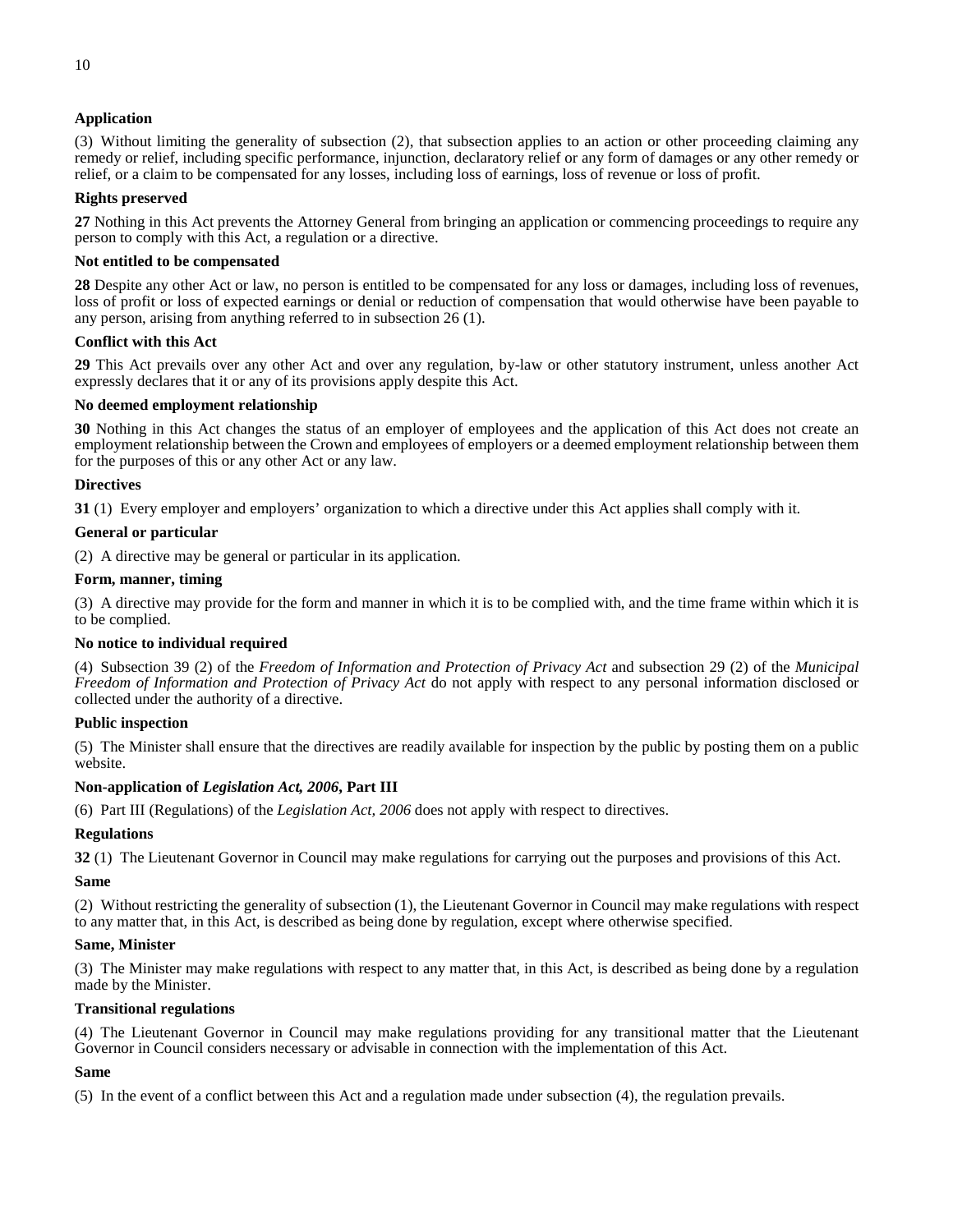## **AMENDMENTS TO THIS ACT**

## **Amendments to this Act**

**32.1 (1) Paragraph 3.3 of subsection 5 (2) of this Act is repealed and the following substituted:**

3.3 A police governing authority referred to in section 101 of the *Community Safety and Policing Act, 2019*.

## **(2) Subsection 5 (2) of this Act is amended by adding the following paragraph:**

3.4 A First Nation board constituted under section 32 of the *Community Safety and Policing Act, 2019*.

## **(3) Subsection 5 (2) of this Act is amended by adding the following paragraph:**

<span id="page-12-0"></span>3.5 A First Nation O.P.P. board constituted under section 77 of the *Community Safety and Policing Act, 2019*.

REPEAL

## **Repeal of this Act**

<span id="page-12-2"></span><span id="page-12-1"></span>**33** On the day this section comes into force, this Act is repealed.

## **COMPLEMENTARY AMENDMENTS**

## *Labour Relations Act, 1995*

## <span id="page-12-3"></span>**34 (1) The** *Labour Relations Act, 1995* **is amended by adding the following section:**

## **Incorporation of the** *Protecting a Sustainable Public Sector for Future Generations Act, 2019*

**190** (1) Sections 1 to 13 and 18 to 32 of the *Protecting a Sustainable Public Sector for Future Generations Act, 2019* shall be deemed to form part of this Act and apply to,

- (a) Ontario Power Generation Inc. and each of its subsidiaries;
- (b) any trade union certified or voluntarily recognized under this Act that represents employees of any of the employers referred to in clause (a); and
- (c) the employees of the employers referred to in clause (a) who are represented by the trade unions described in clause (b).

## **Conflict**

(2) If there is a conflict between the provisions incorporated into this Act under subsection (1) and sections 1 to 189 of this Act, the provisions incorporated under subsection (1) prevail only for the purposes of those incorporated provisions.

## **No application to the Board**

(3) No application may be made to the Board in respect of the provisions incorporated into this Act under subsection (1).

## **Non-application of section 104**

(4) Section 104 of the Act does not apply in respect of the provisions incorporated into this Act under subsection (1).

## **Minister responsible**

(5) For greater certainty, for the purposes of the provisions incorporated into this Act under subsection (1), Minister means the President of the Treasury Board or such other member of the Executive Council to whom the administration of the *Protecting a Sustainable Public Sector for Future Generations Act, 2019* is assigned or transferred under the *Executive Council Act*.

## **(2) Section 190 of the Act, as enacted by subsection (1), is repealed.**

## *Employment Standards Act, 2000*

<span id="page-12-4"></span>**35 (1) Section 143 of the** *Employment Standards Act, 2000* **is repealed and the following substituted:**

## **PART XXIX**

## **INCORPORATION OF THE PROTECTING A SUSTAINABLE PUBLIC SECTOR FOR FUTURE GENERATIONS ACT, 2019**

## **Incorporation of the** *Protecting a Sustainable Public Sector for Future Generations Act, 2019*

**143** (1) The provisions of the *Protecting a Sustainable Public Sector for Future Generations Act, 2019* shall be deemed to form part of this Act and apply to,

- (a) Ontario Power Generation Inc. and each of its subsidiaries; and
- (b) the employees of any the employers referred to in clause (a).